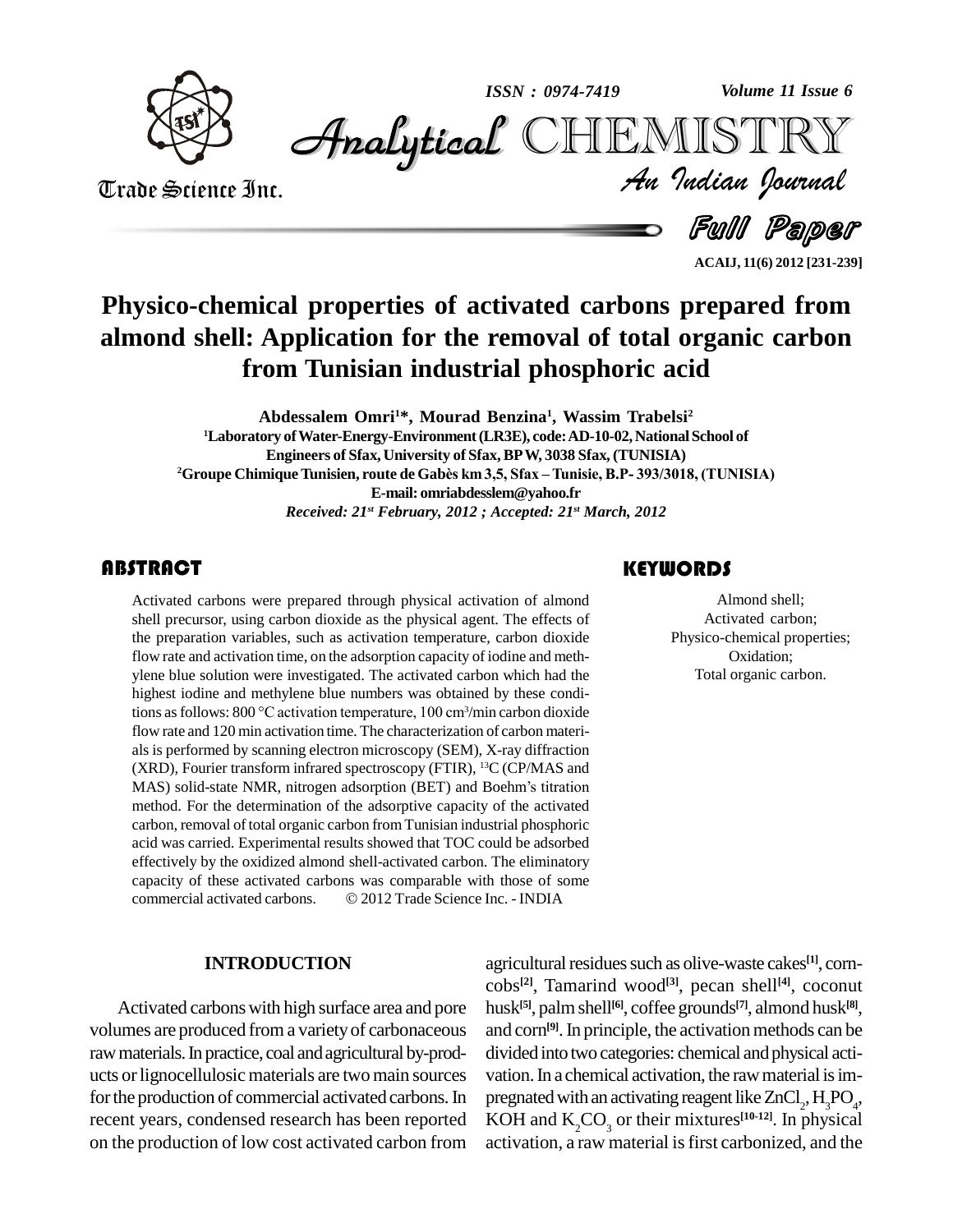resulting char is secondarily activated under a flow of suitable gas such as carbon dioxide, steam, air or their mixtures<sup>[13-15]</sup>. The physical preparation process using <sup>o</sup>C/mir carbon dioxide was investigated in this study.

The physical properties and the chemical composition of the precursor, as well as the methods and profinal pore size distribution and the adsorption properties of the activated carbon<sup>[16]</sup>. This effective adsorbent pro is used for the separation and removal of unwanted matters from industrial effluents. It finds wide application in food, pharmaceuticals, solvent recovery, drinking water treatment, fuel cells, chemical and other processindustries **[17]**.

The aims of this work were to utilize almond shells for the preparation of activated carbon by simple thermo-physical activation using  $CO$ , as an activating agent. At present, this agricultural waste material is used principally as a solid fuel and is available in abundance in Sfax,Tunisia. This prepared activated carbon was used for the elimination of the total organic carbon contained inTunisian industrial phosphoric acidmanufactured from phosphate rock by the SIAPE society using wet process<sup>[18]</sup>. In this study, the effects of activation mation temperature, carbon dioxide flow rate and activation time on iodine and methylene blue numbers of the activated carbon were studied in order to obtain high ad sorption capacity and surface area of the product. Subsequently, the physico-chemical characteristics of the activated carbon, obtained by optimum conditions, were also determined.

#### **EXPERIMENTAL**

#### **Preparation conditions of activated carbons**

was placed in an electrical furnace Nabertherm. During of 1000 *I* furnace Nab<br>*Is, about 15 g*<br>*Is passed through a passed through*<br>*ISTRY* Almond shell was obtained from the local market in Sfax, Tunisia. Almond shell was firstly washed and Almond shell was obtained from the local market<br>in Sfax, Tunisia. Almond shell was firstly washed and<br>subsequently dried at 105  $\degree$ C for 24 h to remove the moisture content.The dried samples were ground and subsequently dried at 105 °C for 24 h to remove the<br>moisture content. The dried samples were ground and<br>sieved to the size of 1–2 mm. Carbonization of the raw (B) Adsorp shells and activation of the resulting chars were both carried out in a vertical stainless-steel reactor, which the carbonization process, about 15 g of raw material was used to prepare the chars. Nitrogen gas at a flow rate of 150 cm<sup>3</sup>/min was passed through the reactor  $660$ 

CHEMISTRY

cess conditions employed for activation, determine the activated by a CO<sub>2</sub> flow to prepare for the final prodright from the beginning of the carbonization process. The furnace temperature was increased at a rate of 5 m the beginning of the carbonization process.<br>nace temperature was increased at a rate of 5<br>from room temperature to 450  $^{\circ}$ C and held at thistemperature for 1 h.After pyrolysis, the furnace was cooled down to room temperature with  $N<sub>2</sub>$  flushing through the sample. The resulting chars were then<br>activated by a  $CO_2$  flow to prepare for the final prod-<br>uct at fixed heating rate at 10 °C/min. For the activation process, the effects of activation temperature, activation time and carbon dioxide flow ratewere studied to obtain the optimum conditions for the process.

#### **Optimumconditionsfortheproductionof activated carbon**

Some parameters which had effect on the activated carbon namely impregnation ratio of activation tempera-<br>ture (600–900 °C), activation time (30–120 min) and<br>carbon dioxide flow rate (50–200 cm<sup>3</sup>/min) were studture (600–900 °C), activation time (30 – 120 min) and carbon dioxide flow rate  $(50-200 \text{ cm}^3/\text{min})$  were studied to determine the optimum conditions for producing this activated carbon. In this work, efficiency and quality of the activated carbon were preliminarily characterized bymeasuring both iodine number and methyl ene blue number.Iodine number can be used for esti mation of the relative surface area and measurement of porosity, the pores size greater than 1.0 nm in diameter. Therefore, the iodine number was measured to evalu ate the adsorptive capacity of the produced activated carbon. In case of methylene blue number, it is also one of the most widely recognized probe molecules for assessing the removal capacity of the specific carbon for moderate-size pollutant molecules (=1.5 nm)<sup>[19]</sup>.

#### **(A)Adsorption of iodine**

The iodine number of activated carbon was obtained on the basis of the Standard Test Method, ASTM Designation D4607- 86 by titration with sodium thiosulphate (ASTM, D 4607-86). The concentration of iodine solution was thus calculated from total volume of sodium thiosulphate used and volume dilution factor.

#### **(B)Adsorption of methylene blue**

Methylene blue adsorption was conducted by mixing  $0.2$  g of the prepared activated carbon with  $100$  mL of 1000 mg/Lmethylene blue solution **[20]**.After agitation during 24 h, the suspension was filtered and the methylene blue residual concentration was measured at 660 nm, using an UV/visspectrophotometer (Visible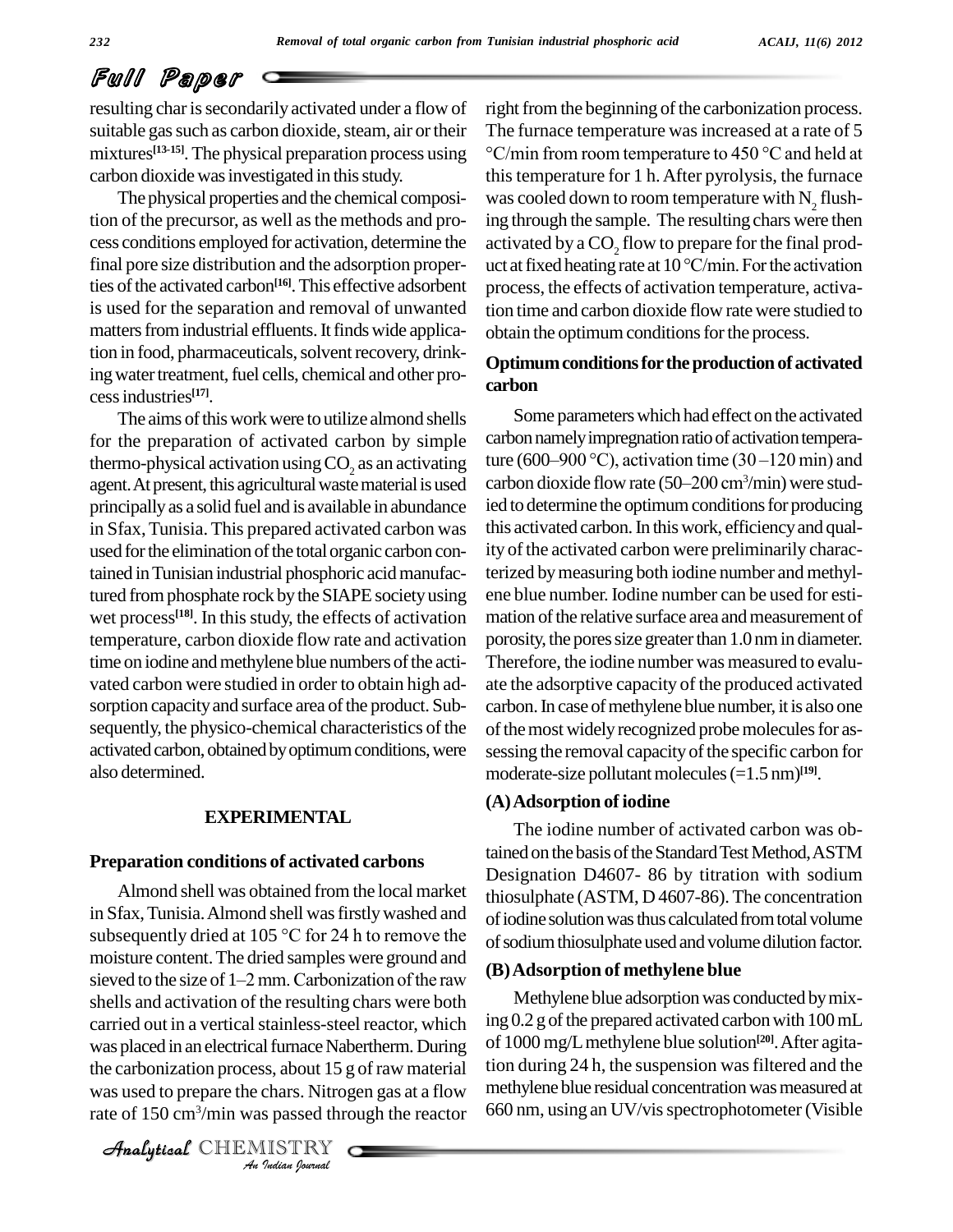spectrophotometer 1011, CECIL). A previously estabthe concentration determination.

#### **Characterization of the prepared activated carbon**

#### **(A)Textural characterization**

gen adsorption at -196 °C with an automatic adsorption instrument (TriStar 3000 V6.04 A, Micromeritics). Prior to the measurements, the samples were out gassed gen adsorption at -196 °C with an automatic adsorp-<br>tion instrument (TriStar 3000 V6.04 A, Micromeritics).<br>Prior to the measurements, the samples were out gassed<br>at 300 °C under nitrogen for at least 24 h. The amount rate of N<sub>2</sub> adsorbed at relative pressures near unity ( $\tilde{O}(0.99)$ ) corresponds to the mole number of adsorbed nitrogen per gram of activated carbon. The surface area of the sample was calculated by Brunauer-Emmet-Teller<br>(BET) method in relative pressure (P/P<sub>0</sub>) range of 0.05-<br>0.30 at -196 °C. In addition, a scanning electron microscopy (Philips XL30) was used to visualize mor phology of the raw material (almond shell) and the activated carbon prepared in the optimal conditions.

#### **(B) Chemical characterization**

The surface organic functional groups and structure were studied by FTIR spectroscopy. The FTIR spectra of the raw material and the resulting activated and elimination reaction and also increased the  $C-CO$ , carbon were recorded between 500 and 4000 cm<sup>-1</sup> in<br>a NICOET spectrometer.<br>The well-known Boehm's method allows modeling a NICOET spectrometer.

the principal acidic oxygenated functions of the acti vated carbon such as carboxylic acids, lactones and phenols using bases of increasing strength as  $NAHCO<sub>3</sub>$ ,  $Na<sub>2</sub>CO<sub>3</sub>$  and NaOH, respectively. Then, the total basicity is given by titration by HCl. More details are given inRefs. **[21,22]**.

The NMR spectrum was recorded in a Bruker (300 MHz) spectrometer operating at a carbon resonance frequency of 75.467 MHz and at 20  $^{\circ}$ C. <sup>13</sup>C crosspolarization magic-angle spinning (CP/MAS) and<br>perature increases from 600 to 900 °C (TABLE 1). This magic-angle spinning (MAS) were used to characterize the optimal activated carbon.

The surface of inorganic components were analyzed ize the optimal activated carbon.<br>The surface of inorganic components were analyzed<br>by an X-Ray diffractometer a Philips® PW 1710 The surface of inorganic components were analyzed<br>by an X-Ray diffractometer a Philips<sup>®</sup> PW 1710<br>diffractometer (CuK $\alpha$ , 40 kV/40 mA, scanning rate of by an X-Ray di:<br>diffractometer (C<br>20 per min).

### **(C) TOC removal test**

The industrial acid solution used was a 54%  $P_2O_5$ 

lished linear Beer-Lambert relationship was used for centration of Total Organic Carbon (COT) equalizes Textural characteristics were determined by nitro-<br>phoric acid solutions at a certain temperature (40–60 (about  $9M H<sub>3</sub>PO<sub>A</sub>$ ) solution containing an initial conwith 578 ppm. The removal of TOC was carried out in the following manner: a known amount of prepared activated carbon was placed in Erlenmeyer flasks of 250 ml capacity in contact with 100 g of industrial phosactivated carbon was placed in Erlenmeyer flasks of<br>250 ml capacity in contact with 100 g of industrial phos-<br>phoric acid solutions at a certain temperature (40– 60 250 ml capacity in contact with 100 g of industrial phos-<br>phoric acid solutions at a certain temperature (40– 60<br>°C). A reflux refrigerant is placed on each Erlenmeyer to avoidwater evaporation.After contact desired time, carbon particles and the supernatant acid were separated by filtration on an organic membrane of conve nient porosity. TOC was determined by a Shimadzu TOC-5050 apparatus.

### **RESULTSAND DISCUSSION**

### **Optimumconditionsfortheproductionof activated carbon**

#### **(A)Activation temperature**

branched saccharides)<sup>[25]</sup>. in  $\frac{\text{and } \text{am}$  reaction rate<sup>[23,24]</sup>. Enhance activation temperature sig-The methylene blue adsorptive capacities of the activated<br>carbon. From the results as shown in Figure 1, it illus-<br>trated that starting from  $800^{\circ}$ C the prepared activated Activation temperature was shown to have remarkable effects on both surface area and the nature of porosity. The increase in temperature would release in creasing volatiles as a result of intensifying dehydration rosity. The increase in temperature would release increasing volatiles as a result of intensifying dehydration and elimination reaction and also increased the  $C$ – $CO<sub>2</sub>$ nificantly enhanced of both micro-and mesopore de velopments, resulting in the increase of both iodine and methylene blue adsorptive capacities of the activated carbon. From the results as shown in Figure 1, it illuscarbon have high iodine and methylene blue numbers at constant activation time of 2 h and carbon dioxide flow rate equal to 100 cm<sup>3</sup> /min. Additionally, the yield of activated carbon defined as the ratio of the mass of activated carbon produced upon the mass of the raw material used, was decreased for the activation tem activated carbon produced upon the mass of the raw<br>material used, was decreased for the activation tem-<br>perature increases from 600 to 900°C (TABLE 1). This is attributed to the removal of volatile matters resulting from the decomposition of major compounds of almond shell i.e. cellulose (long polymer of glucose without branches) and hemicellulose (constituted of various<br>branched saccharides)<sup>[25]</sup>.<br>Above 800 °C, the yield becomes constant because

*Indian*<br>*Posed. It reads the IISTRY*<br>*IISTRY* all cellulose and hemicellulose are decomposed. It remains lignin, the third component of almond shell, the

CHEMISTRY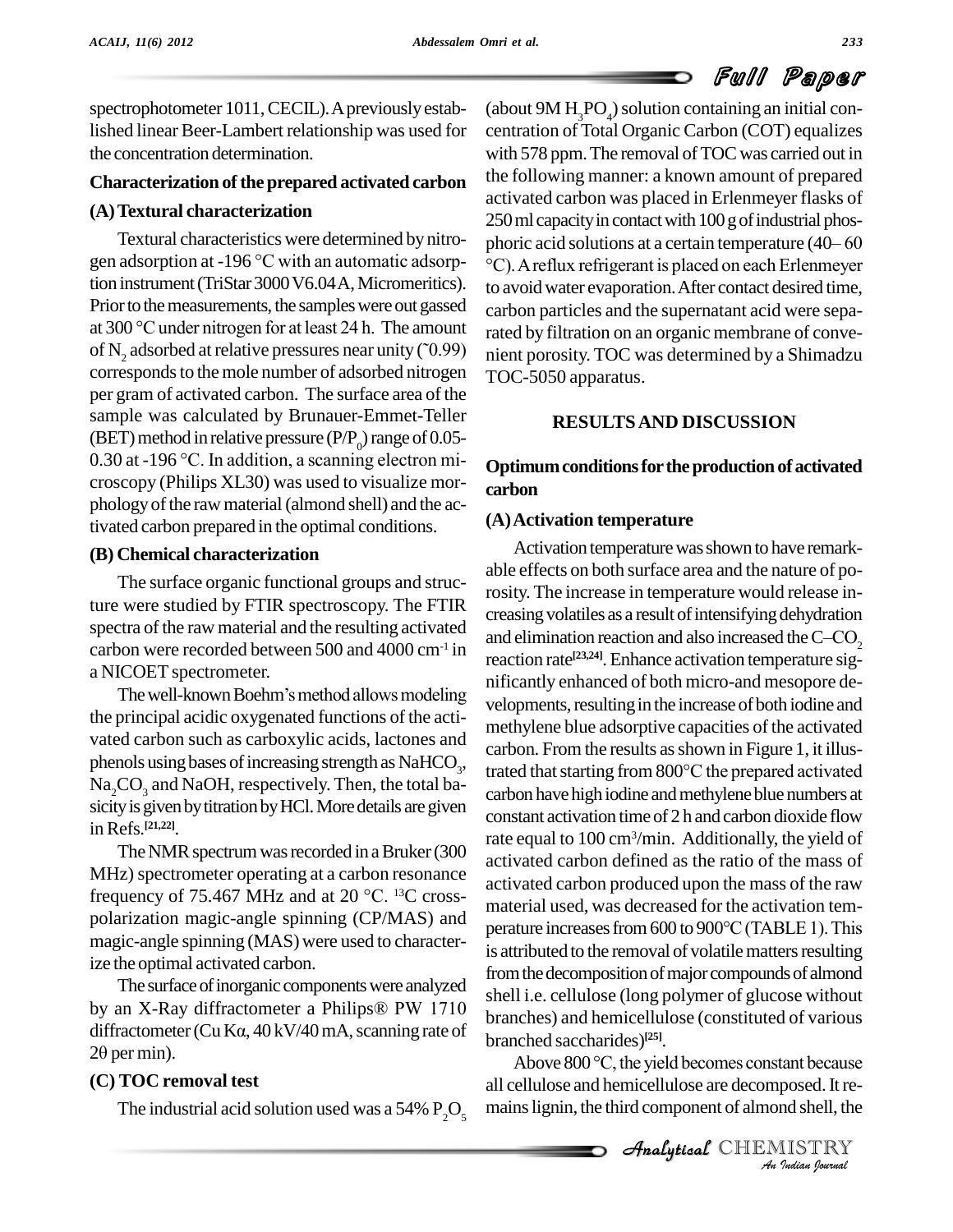decomposition of which is more difficult. Thus, at 800 creasin chosen as the optimum activation temperature.<br>  $\frac{1}{2}$  chosen as the optimum activation temperature.



**Figure 1 :Effect of activation temperature on iodine and methylene blue numbers of optimal activated carbon.**

**TABLE 1 : Effect** of activation temperature on the yield of and and **Temperature** (°C) **Subseteral COV** activated carbon

| Temperature $(^{\circ}C)$                           | Yield $(\%)$ |
|-----------------------------------------------------|--------------|
| 600                                                 | 29.75        |
| 700                                                 | 24.61        |
| 800                                                 | 23.47        |
| 900                                                 | 23.29        |
| (B) Activation time                                 |              |
| The effect of activation time on iodine and methyl- |              |

#### **(B)Activation time**

crease of iodine number<sup>[26]</sup>.  $\alpha$  and  $\alpha$  and  $\alpha$ ene blue number was studied by varying the time from<br>
30 to 120 min at constant activation temperature of<br>  $800^{\circ}$ C and carbon dioxide flow rate about to 100 cm<sup>3</sup>/ 30 to 120 min at constant activation temperature of 800°C and carbon dioxide flow rate about to 100 cm<sup>3</sup>/ min. Figure 2, shows that increasing of activation time resulting in the increase of the iodine and methylene blue numbers. The results present that  $120 \text{ min}$  is the suitable length of time for activation because it gave the highest iodine and methylene blue numbers of product<br>with a maximum value of 1060.43 mg/g and 414.78<br>mg/g, respectively. This trend is expected because some<br>volatile compounds which were in the inner part of par-<br>ticle co with a maximum value of 1060.43 mg/g and 414.78 mg/g, respectively. This trend is expected because some volatile compounds which were in the inner part of particle could evaporate more with long activation. The reason is that heat penetrated deeper inside of particles  $\frac{1}{3}$  400 than at short time, so the porosity development at long time was higher than at short time resulting in the in-

#### **(C) Carbon dioxide flow rate**

**IV**<br>**II**<br>**III**<br>IIISTRY<br>IIISTRY<br>*Indian hournal* The effect of carbon dioxide flowrate on the iodine and methylene blue number is given in Figure 3. In-

Analytical CHEMISTRY

creasing the  $\text{CO}_2$  flow rate from 50 to 100 cm<sup>3</sup>/min increases the adsorption capacity of the activated carbons for the molecules of iodine and methylene blue.<br>This means that, at a flow rate of 50 cm<sup>3</sup>/min, the carbon burnoff due to carbon–CO<sub>2</sub> reaction is not suffi-<br>ciently high to maximize the BET surface area in the This means that, at a flow rate of  $50 \text{ cm}^3/\text{min}$ , the caractivated carbons.At 50 cm<sup>3</sup> /min, it is also possible that the volatiles released from the samples might not be completely entrained in the low-velocity  $CO<sub>2</sub>$  flow but be deposited on the sample surface again, thereby hindering pore development **[27]**.At a flow rate of 100 cm<sup>3</sup> /min, the iodine and methylene blue numbers are maximum values. For flow rates of 150 cm<sup>3</sup> /min and greater, the higher flow velocities above that for 100 cm<sup>3</sup>/min reduce the contact time between the  $CO_2$ molecules and the sample surface and thereby decrease the diffusion of the molecules into the pore structures and hence reduced adsorption capacitywas obtained.



**Figure 2 : Effect of activation time on iodine and methylene bluenumbers of optimal activated carbon.**



**Figure 3 : Effect of carbon dioxide flow rate on iodine and methylene blue numbers of optimal activated carbon.**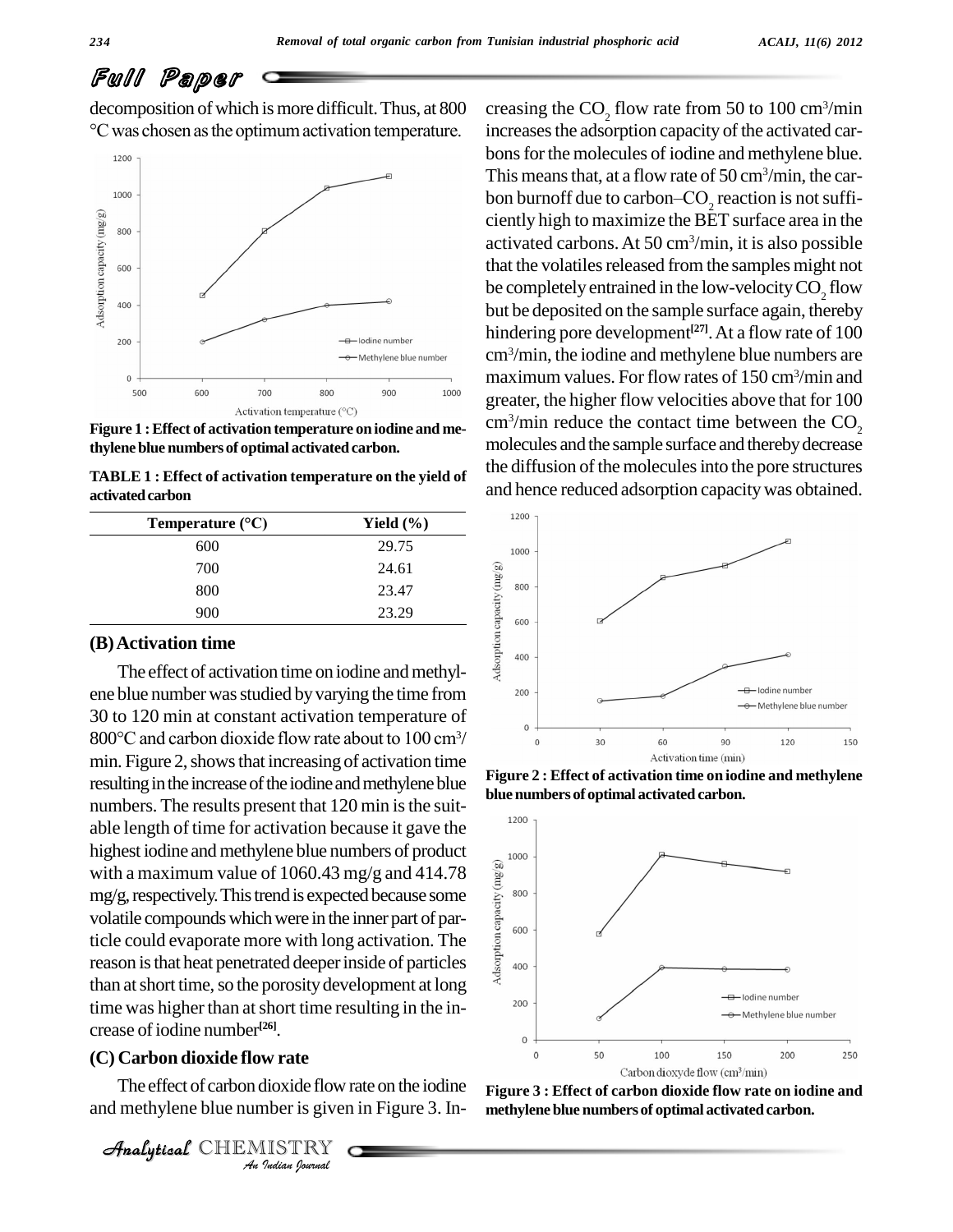Note that all experiments were conducted in optimal conditions of activation temperature and contact time.

#### **Characterization of the optimal activated carbon**

According to Section 3.1, optimized conditions were selected as activation temperature at <sup>800</sup> °C, <sup>a</sup> carbon dioxide flow rate of 100 cm<sup>3</sup> /min and an acti vation time equal to 120 min. Figure 4 shows nitrogen adsorption/desorption isotherm curve onto the activated carbon prepared at optimized conditions at - 196 °C. The obtained isotherm curve belongs to a mixed type in the IUPAC classification, type I at low pressure and type IV at intermediate and high P/Po.In the initial part, they are type I, with an important uptake at low relative pressures, the characteristic of microporous materials. However, the open knee is presented, no clear plateau is attained and certain slope can be observed at intermediate and high relative pres sures. All these facts indicate the transition from microporosity to mesoporosity (type IV). Additionally, a desorption hysteresis loop due to adsorbate condensation in the mesopores is presented. The adsorption isotherm of this material showed a good agreement with those reports in the literatures<sup>[28,29]</sup>.



**malactivatedcarbon.**

Microstructure of the resulting activated carbon prepared in the optimal conditions in Figure 5 shows that the adsorbent gives roughly texture with heterogeneous surface and a variety of randomly distributed pore size. Furthermore, it contains an irregular and highly porous surface, indicating relatively high surface area. This observation can be supported by BET surface area of the prepared activated carbon asillustrated inTABLE 2.



**Figure 5 : SEM image of resulting activated carbon.**

**TABLE2 : Surface area, quantity adsorbed of nitrogen and pose size.**

| <b>Parameters</b>                               | <b>Values</b> |
|-------------------------------------------------|---------------|
| BET surface area, $S_{BET}$ (m <sup>2</sup> /g) | 1310.134      |
| quantity adsorbed of nitrogen (mmol/g)          | 13.422        |
| Average pore diameter $(\AA)$                   | 19.58         |

For this activated carbon prepared under optimized condition, the X-ray diffraction profiles shown in Figure 6 exhibit broad peaks and absence of a sharp peak that revealed predominantly amorphous structure, which is an advantageous property for well-defined adsorbents. However, the occurrence of broad peaks around <sup>25</sup>° and 43° showed signs of formation of <sup>a</sup> crystalline carbonaceous structure, resulting in better layer alignment<sup>[30]</sup>. Similar result reported was proposed by Pechyen et al. **[31]**.



**Figure 6 : X-ray diffraction profile of optimal activated carbon.**

**Indiana Concerned the carta**<br> **I**<br> **IISTRY**<br> *Indian Sournal* The analysis of surface functions covered the carbons made it possible to identify the whole of the acid and basic groupings. Some examples of oxygen con-

 $\mathcal{A}$ nalytical $\mathcal{C}$ HEMISTRY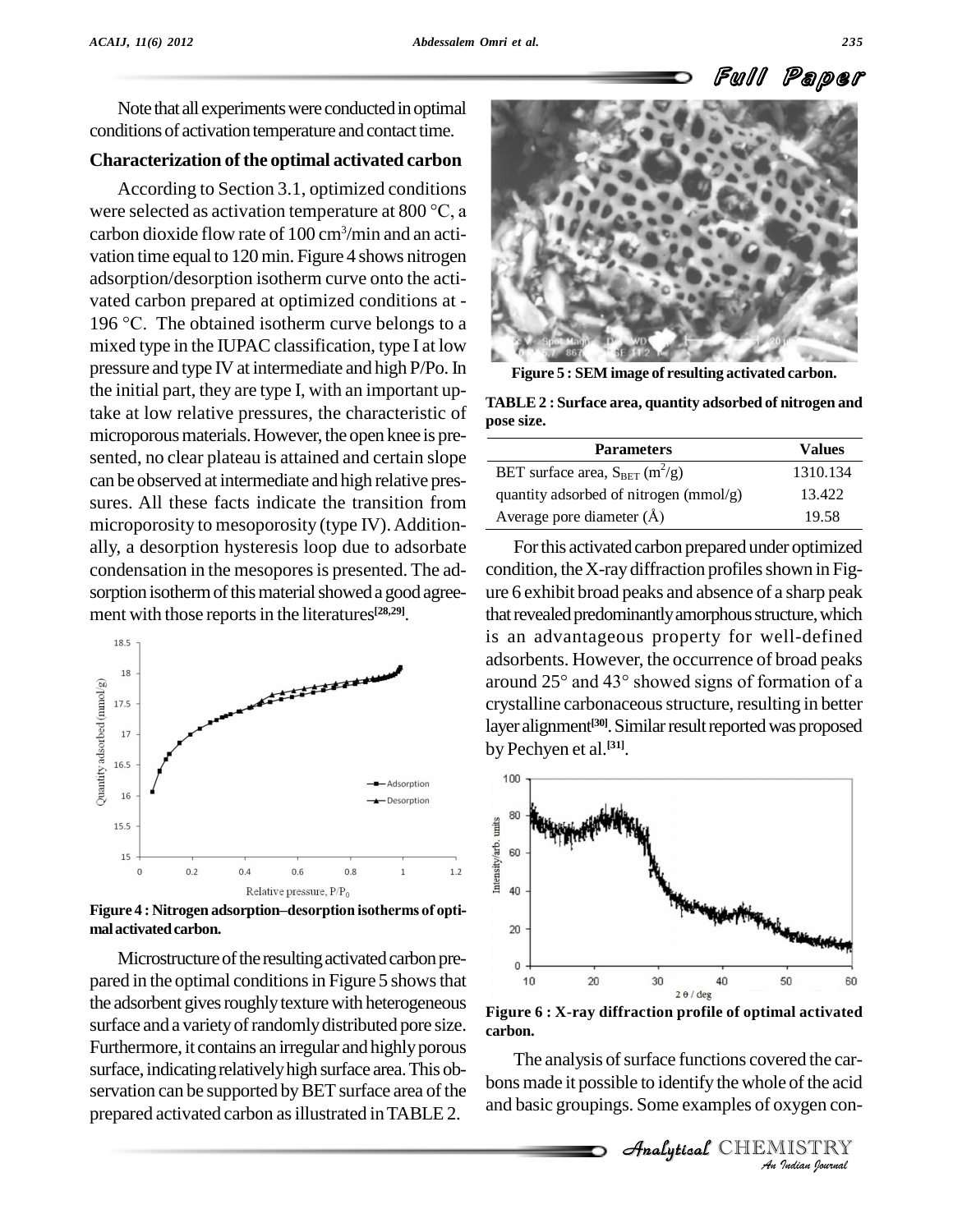taining functionalities detected on the carbon surface include the following: carboxylic, lactone, phenol, car bonyl, pyrone, chromene, quinone, and ether groups  $(Figure 7)^{[32]}$ . The results of analysis the surface oxygen groups functional groups of our activated carbon product carried to the TABLE 3, make it possible to note that the group<br>quantity of the acid functions is much more important cause<br>than those of the basic functions. So we can conclude 1438 quantity of the acid functions is much more important that the activated carbons are of type acids.



**Figure 7 :Acidic and basic surface functionalities on a car bon basal plane [32].**

**TABLE3 :Concentrations(meq/g) of acidic and basic groups ofthe surface in optimal activated carbon**

| <b>Surface functions</b>        | Values |
|---------------------------------|--------|
| <b>Total of acid functions</b>  | 2.606  |
| Carboxylic (-COOH)              | 1.604  |
| Lactones (-COO-)                | 0.875  |
| Phenol (-OH)                    | 0.127  |
| <b>Total of basic functions</b> | 1.598  |

The solid-state <sup>13</sup>C NMR spectrum of produced  $\frac{2}{8}$ activated carbon showsthat the lignocellulosic structures were completely transformed into a polycyclic material with the preponderance of heteroaromatic structures, asindicated by the signal observed in the 110-130 ppm region (Figure 8). Aromatic groups  $\overline{a_{000}}$ present in the lignin favor re-ordering of elemental carbon upon a possible thermal treatment. In addition, the signal in at 125 ppm indicates the presence of benzene groups associated with these basal planes.

ture and functional groups, infrared spectroscopy of the *I*s, infrared spectroscop<br>*In* was studie<br>*IISTRY*<br>*IISTRY* Additionally information about the chemical strucprepared activated carbon was studied in this work. It is noted that the infrared spectroscopy of the raw material (almond shell) was analyzed in my preceding

work **[32]**. The spectrum of the optimal adsorbent pre pared is given in Figure 9. The band located at 3447 work<sup>[32]</sup>. The spectrum of the optimal adsorbent pre-<br>pared is given in Figure 9. The band located at 3447<br>cm<sup>-1</sup> is attributed to v (O–H) vibrations in hydroxyl groups.The weak and broad peaksthat appear at 2254 cm<sup>-1</sup> is attributed to  $v$  (O–H) vibrations in hydroxyl groups. The weak and broad peaks that appear at 2254 cm<sup>-1</sup> could be assigned to  $v$  (C=C) vibrations in alkyne groups. The skeletal  $C=C$  vibrations in aromatic rings cause the absorptionsin 1585 cm-1 .The absorptions at groups. The skeletal C=C vibrations in aromatic rings<br>cause the absorptions in 1585 cm<sup>-1</sup>. The absorptions at<br>1438 cm<sup>-1</sup> could be the result of C–O stretching in carboxylate groups. The peaks at 1130 cm<sup>-1</sup> are due to 1438 cm<sup>-1</sup> could be the result of C-O stretching in carboxylate groups. The peaks at  $1130 \text{ cm}^{-1}$  are due to the vibrations of C-O stretching. The C-H out-of-plane bending in benzene derivative vibrations causes the band at 890 cm-1**[1]**.



**Figure 8 : Solid-state <sup>13</sup>C NMR spectrum of produced acti** vated carbon.





#### **APPLICATION OFOPTIMALACTIVATED CARBON TO THE REMOVAL OF TOTAL ORGANIC CARBON CONTAINED IN TUNISIAN INDUSTRIALPHOSPHORICACID**

Activated carbon prepared from almond shell

CHEMISTRY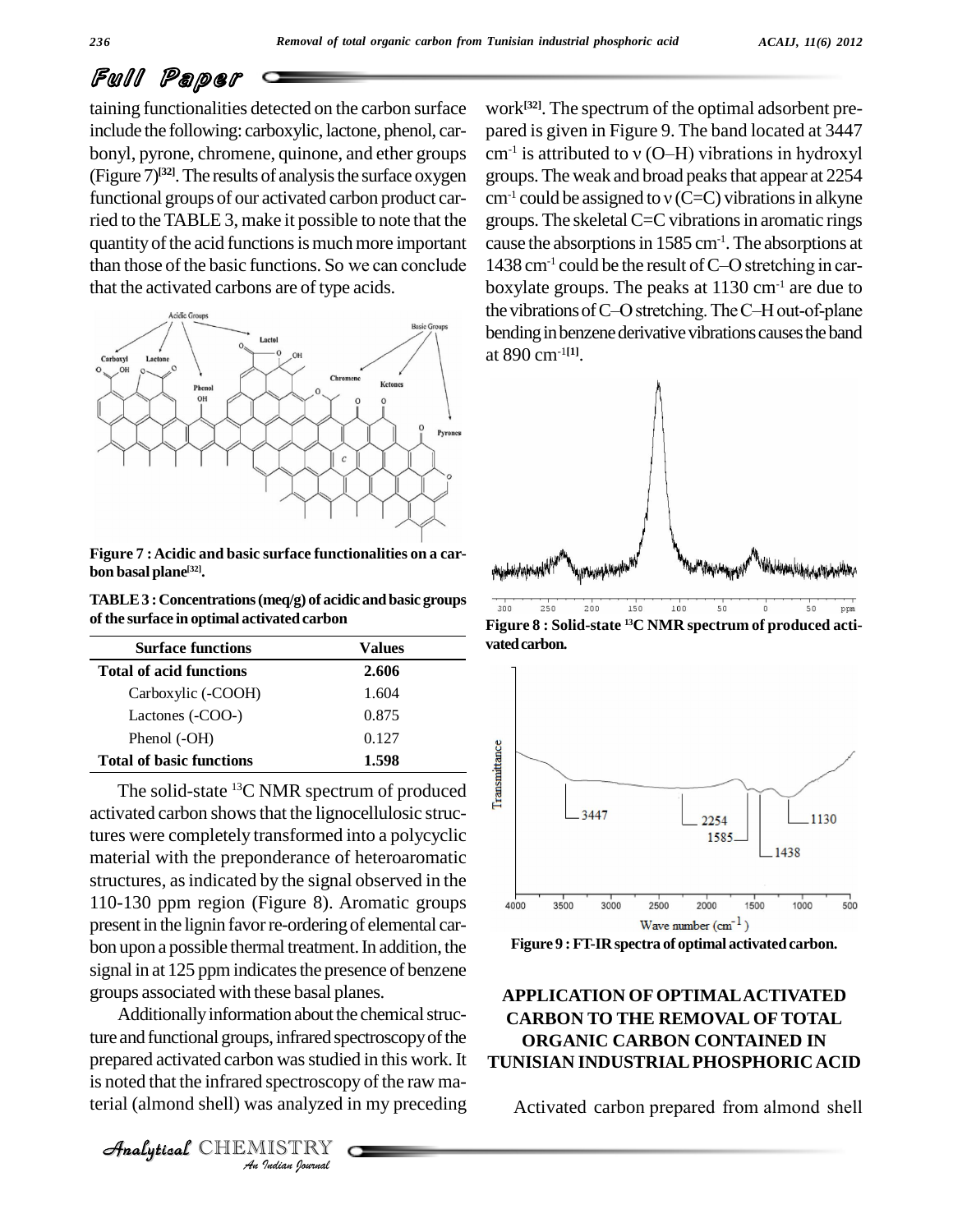at optimum conditions is characterized by an acidic surface. Considering that the majority of organic matter at optimum conditions is characterized by an acidic sur-<br>face. Considering that the majority of organic matter increase<br>contained in industrial phosphoric acid is the acid phenol face. Considering that the majority of organic matter increase contained in industrial phosphoric acid is the acid phenotype (di-n-bytul phthalate, humic acid and fulvic concern acid)<sup>[33,34]</sup>, it ained in industrial phosphoric acid is the acid phe (di-n-bytul phthalate, humic acid and fulvic continues, ass, and it is necessary to modify surface of the actitype (di-n-bytul phthalate, humic acid a<br>acid)<sup>[33,34]</sup>, it is necessary to modify surface<br>vated carbon to make it more alkaline.

#### **Modification of the surface chemistry of carbons**

#### $(A)$ Ammoxidation of the resulting activated carbon

The objective of ammonxidation is to increase the basicityof activated carbon byintroducing basic nitro gen functionalities to the carbon surface<sup>[35,38]</sup>. Apart from hypothether free the incorporation of basic nitrogen functionalities during heat treatment under ammonia flow, the removal of oxygen containing functionalities can significantlyim prove the basicity of ammonia treated carbons<sup>[35,39]</sup>. In the reaction with ammonia at elevated temperatures<br>of the like any serves are reactive and assistant local ether-like oxygen surface groups are easily replaced by –NH– on the carbon surface that through dehy-<br>drogenation reaction could readily lead to imine and<br>pyridine functionalities as shown in Figure 10<sup>(40)</sup>. drogenation reaction could readily lead to imine and pyridine functionalities asshown in Figure 10 **[40]**.



**Figure 10 : Reaction scheme for conversion of chemisorbed oxygen (ether-like)into imine and pyridine surface groupsin the reactionwith ammonia [41].**

The ammoxidation was performed on a glass sintered inside a glass tube reactor where a flow of air and  $\sqrt{10}$ The ammoxidation was performed on a glass sin-<br>tered inside a glass tube reactor where a flow of air and<br>ammonia circulates. A mass of activated carbon equal ammonia circulates. A mass of activated carbon equal<br>to 10 g is used to avoid large differences in terms of ammoxidation degree. The flows of the air and the ammonia are 6000 and 1200 ml/h, respectively, controlled with two rotameters. This apparatus is then introduced in a circular furnace for 6 h at a fixed temperature of  $by$ u with two rotameters. This apparatus is then introduced con<br>in a circular furnace for 6 h at a fixed temperature of by u<br>400 °C. The power of heating is controlled with a thermocouple that is in contact with the surface of the<br>sample. After reaction, the removed sample is mixed<br>and placed in a dessicator under vacuum at  $110^{\circ}$ C. To<br>follows sample. After reaction, the removed sample is mixed complete the elimination of ammonia, the activated car-<br>bon is washed with 2000 ml of distilled water under  $\%$  H<br>agitation for 24 h and then dried at 110 °C. bon iswashed with 2000 ml of distilled water under **(B)** bon is washed with 2000 ml of distilled water under  $\%$  **R**<br>agitation for 24 h and then dried at 110 °C.<br>**(B) Effect of ammoxidation on the surface functions** 

Effect of ammoxidation on the surface functions<br>The distribution of acid groups and the basic phoric The distribution of acid groups and the basic phoric acid (kg),  $\text{TOC}_0$  and  $\text{TOC}_r$  are the concentragroup is detailed in histogram (Figure 11). One can note tions of Total Organic Carbon initial and residual, re-

first of all, for the ammoxidated samples, an expected increase in the total basicity occurs. Secondly, the phenols and the lactones undergo a decrease in their concentration. The amount of carboxylic acids decreases also butmore slightly. Lactones are cyclic esters, thus they could react easily with ammonia to give amide groups.The carboxylic acids could also reactwith am monia giving the same nitrogenated functions according to the following reaction **[41]**: **COO NH**<sub>4</sub><sup> $--H_2O$ </sup>  $\rightarrow$  **CO**  $-NH_2$  $\rightarrow$   $\frac{-H_2O}{ }$  $\rightarrow$   $C \equiv N (1)$ 

Moreover, some dihydroxy-phenols became quinones by both effects of the oxygen and the high temperature **[42]**:

 $-\text{OH} + \text{NH}_3 \longrightarrow -\text{NH}_2 + \text{H}_2\text{O}$  (2)



**Figure 11 : Concentrations of the acid and basic groupings for the surface of optimal activated carbon.**

#### **TOC removal tests**

Figure 12 shows the effects of specific consumption on the removal of TOC contained in industrial phosphoric acid at various temperatures onto the ammoxidated activated carbons prepared at optimal conditions. The specific consumption was calculated

by using the following equation,  
\nSpecific consumption = 
$$
\frac{m_{AC}}{m_{P_2O_5}}
$$
 (3)

and the removal efficiency of TOC was calculated as follows:

follows:  
\n% Removal of TOC = 
$$
\frac{\text{TOC}_0 - \text{TOC}_r}{\text{TOC}_0} \times 100
$$
 (4)

Where  $m_{AC}$  is the mass of the activated carbon (g), *I*<br>*Indian*<br>*Indian*<br>*IISTRY*<br>*IISTRY*<br>*Indian bournal*  $\rm m_{P2OS}$  is the mass of  $\rm P_2O_5$  contained in industrial phos-<br>phoric acid (kg),  $\rm TOC_{_0}$  and  $\rm TOC_{_r}$  are the concentrations ofTotal OrganicCarbon initial and residual, re-

**Analytical** CHEMISTRY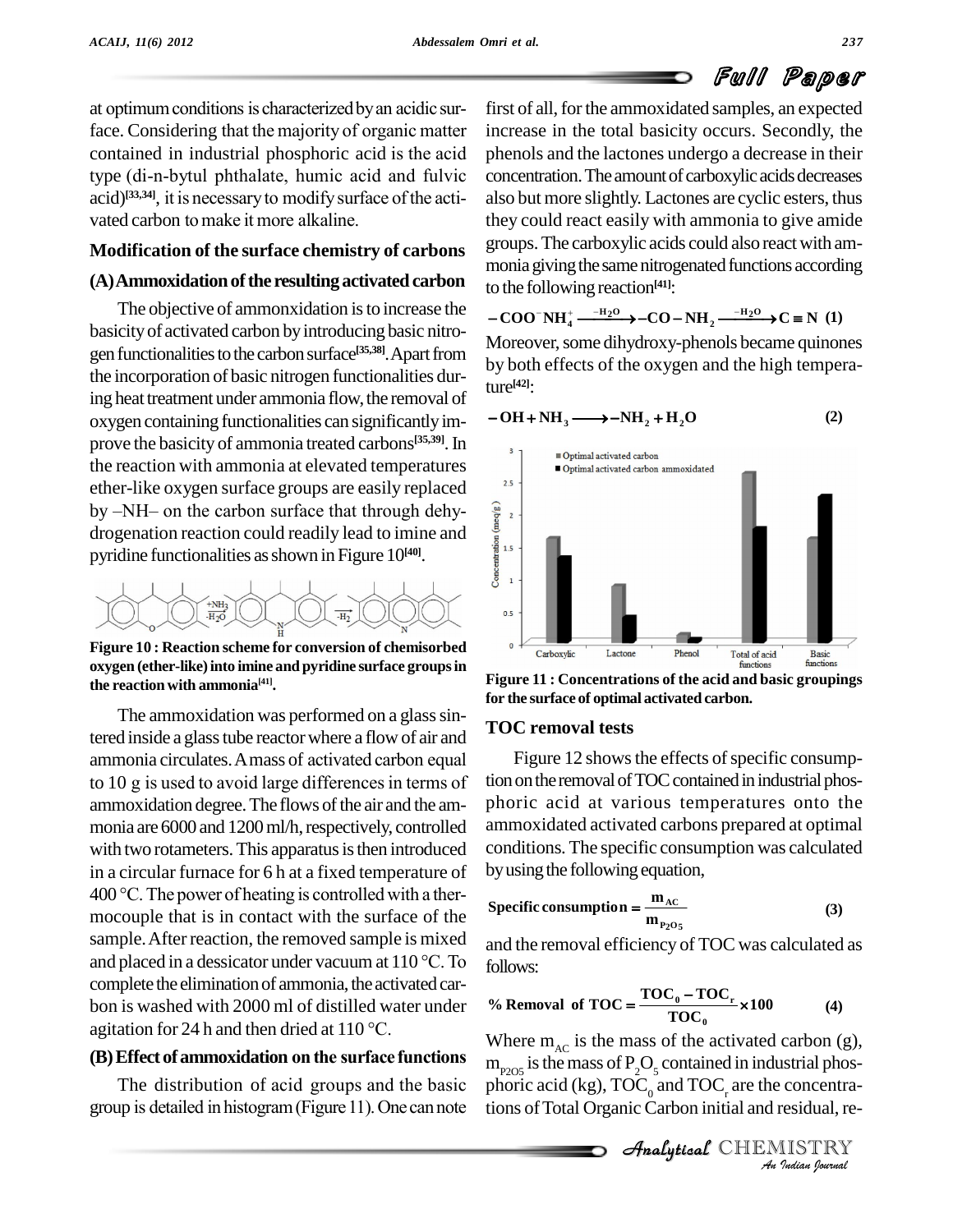spectively. The specific consumption is an important parameter because this parameter determines the capacity of adsorbent for a given TOC concentration and parameter because this parameter determines the capacity of adsorbent for a given TOC concentration and<br>also determines sorbent–sorbate equilibrium of the sysalso determines sorbent-sorbate equilibrium of the system. The increased removal at high consumption of ac-<br>tivated carbon is expected, because of the increased<br>adsorbent surface area and availability of more adsorpertivated carbon is expected, because of the increased adsorbent surface area and availability of more adsorption sites **[42,43]**.The optimumspecific consumptionwas found to be 16 g AC/kg  $P_2O_5$ . From the figure 12, the <sup>100</sup> removal of TOC was increases with temperature, which indicates the endothermic nature of the adsorption re-<br>action. At higher temperature, more organic molecules have sufficient energy to undergo an interaction with active sites atthe surface. In addition, increasing the temperature was known to increase the rate of diffu sion of the adsorbate molecules across the external boundary layer and in the internal pores of the adsor bent particle due to the decrease in the viscosity of the solution<sup>[44]</sup>. The maximum percentage removal of TOC high qualit bent particle due to the decreas<br>solution<sup>[44]</sup>. The maximum perc<br>reaches 78 % at 60 ° C.





#### **Comparison to commercially available adsorbent materials**

carbons have lower performance compared to the ac-*I*. The removed carbon inc<br> *i*<br> *i*<br> *IISTRY*<br> *IISTRY* tivated carbon oxidized. The removal of TOC onto Figure 13 provides a comparison of removal capabilitie for optimal activated carbon oxidized relative to commercial activated carbons designed for TOC removal. This figure shows that the tested commercial three types of the activated carbon increases with time and then attains equilibrium value at a time of about 150min.





**Figure 13 :Acomparison of optimalactivatedcarbonoxidized and commercial activated carbons**

#### **CONCLUSION**

The results of this work demonstrate that almond shell is an attractive source of raw material for preparing high quality activated carbon by physical activation with carbon dioxide. The activation temperature and the activation time were found to have important influences on the development of the pore structure which caused in-<br>creasing the iodine and methylene blue numbers of the activated carbon. The optimum activation temperature is creasing the iodine and methylene blue numbers of the<br>activated carbon. The optimum activation temperature is<br>800 °C for 120 min activation time with under a 100 cm<sup>3</sup> /min carbon dioxide flowrate.Underthese conditions, the largest BET surface area for the almond shellactivated carbon was  $1310\,\mathrm{m^2/g}$ . The optimal activated carbon was ammoxidated for increase the basicity of their surface in order to application for the removal of total organic carbon from Tunisian industrial phosphoric acid. In addition, adsorption times of 150 min and specific consumption to 16 g AC/kg  $P_2O_5$  assure both steady state and maximum removal of total organic carbon.

#### **ACKNOWLEDGEMENTS**

The authors thank the Scientific Research Projects Unit of Valorization of the Useful Substances (ENIS) for the support of this work through the project. Also, I thank Mr. Bechir ELBEJAOUI for this linguistic assistance in this manuscript.

#### **REFERENCES**

**[1]** R.Baccar, J.Bouzid, M.Feki, A.Montiel; J.Hazard. Mater., **162**, 1522 **(2009)**.